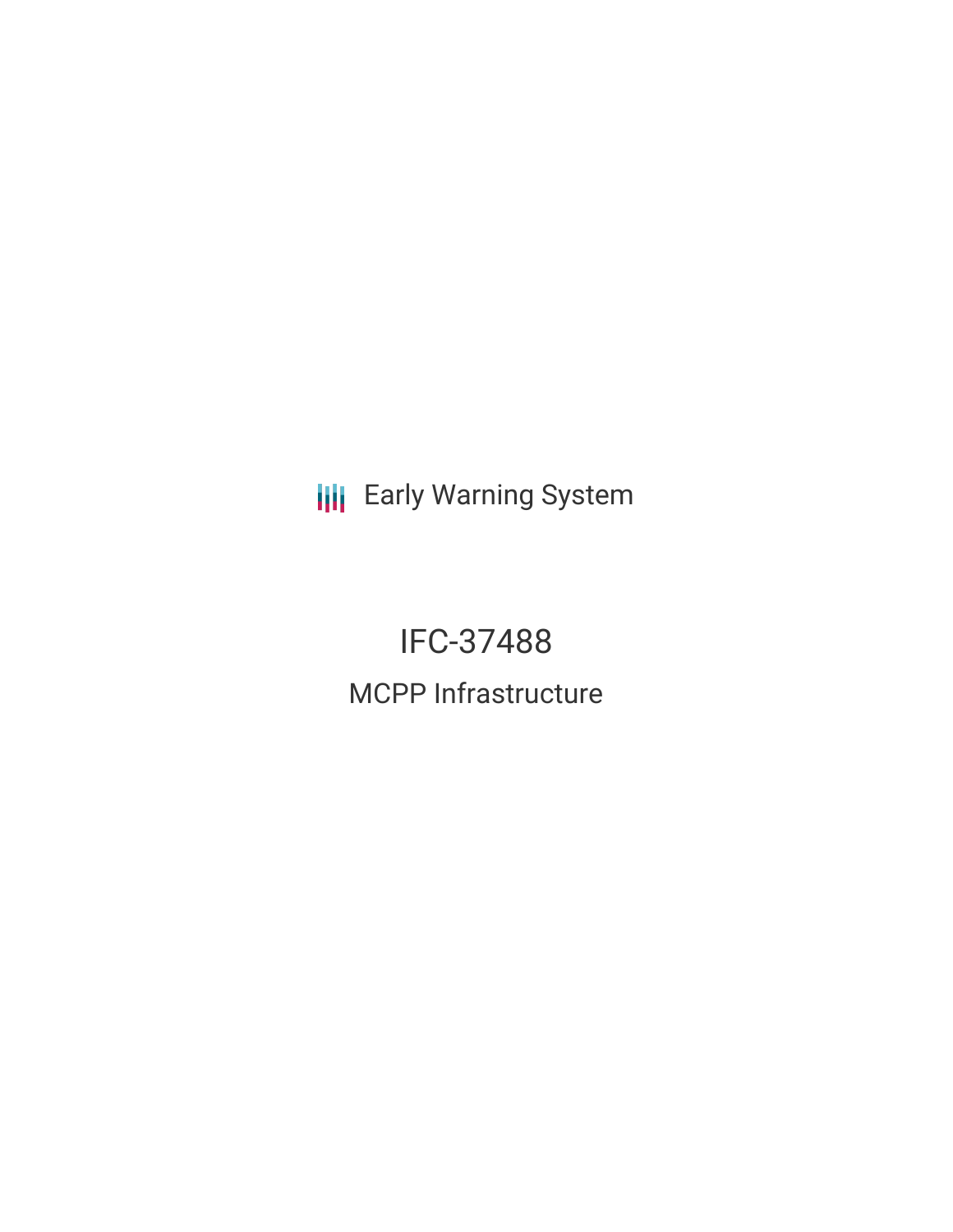## **Quick Facts**

| <b>Financial Institutions</b>  | International Finance Corporation (IFC) |
|--------------------------------|-----------------------------------------|
| <b>Status</b>                  | Approved                                |
| <b>Bank Risk Rating</b>        | FI                                      |
| <b>Voting Date</b>             | 2017-06-09                              |
| <b>Borrower</b>                | Eastspring Infrastructure Debt Fund     |
| <b>Sectors</b>                 | Energy, Infrastructure                  |
| <b>Investment Type(s)</b>      | Equity                                  |
| <b>Investment Amount (USD)</b> | \$125.00 million                        |
|                                |                                         |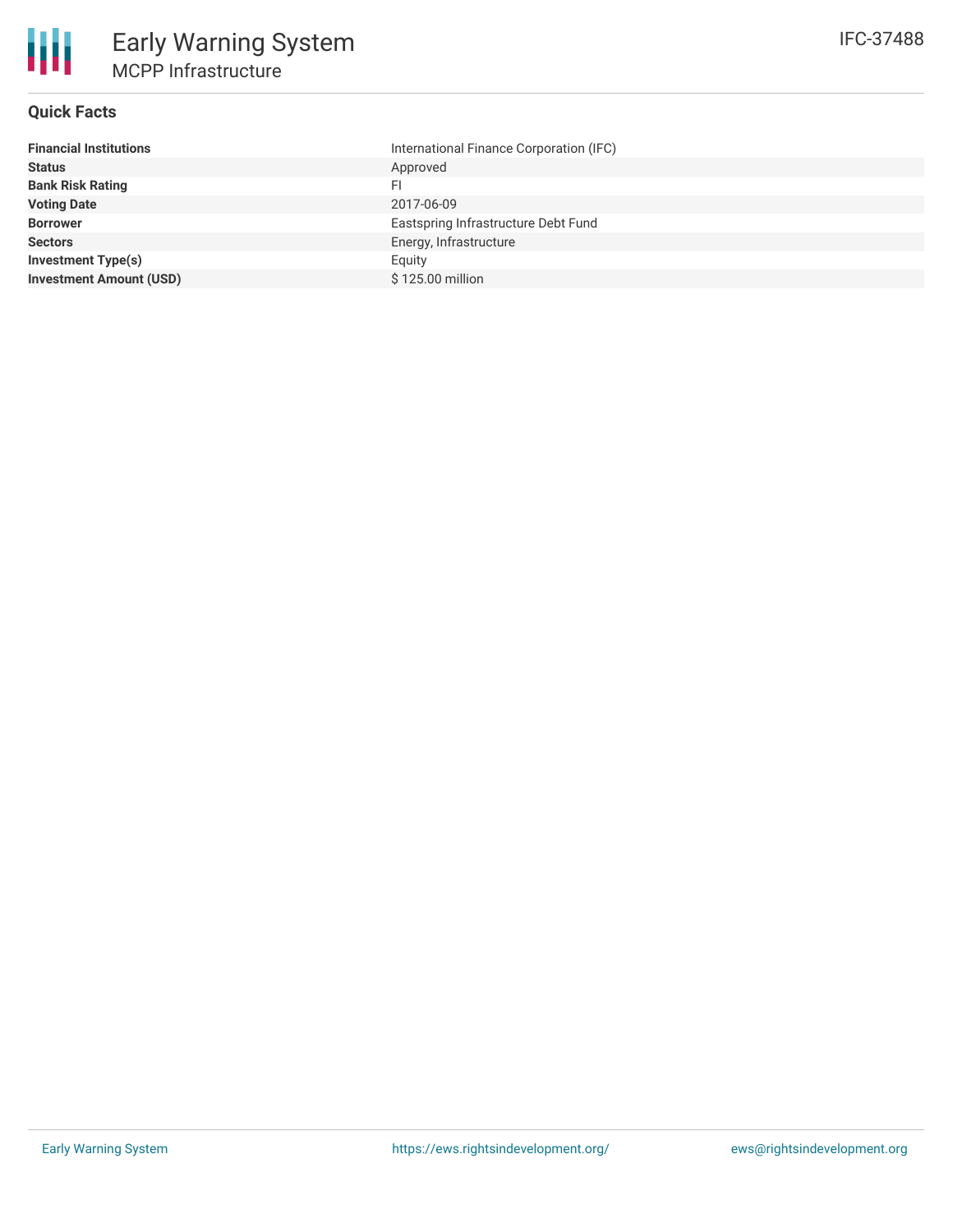

## **Project Description**

According to IFC website, as part of its strategic focus on mobilizing third party capital for infrastructure investment in emerging markets, IFC is proposing to support the development of, and to invest in, a series of third party infrastructure debt platforms that will invest in senior loans in infrastructure projects alongside IFC. The following are the expected development impacts:

1. Given that the vehicles will co - invest with IFC (on the same terms and conditions) the proposed investment will support private sector development by increasing access to long term debt capital for infrastructure projects across emerging markets from an asset pool (i.e. institutional investors located in OECD countries) that has yet to venture into infrastructure investments in emerging markets.

2. Under MCPP investors approve funding in projects much earlier than traditional co-lenders, providing IFC's clients with greater certainty of finance and reducing their transaction costs during the project development phase, allowing for a faster process to financial close.

3. The vehicles directly leverage IFC's own economic capital allowing IFC to participate in larger transactions.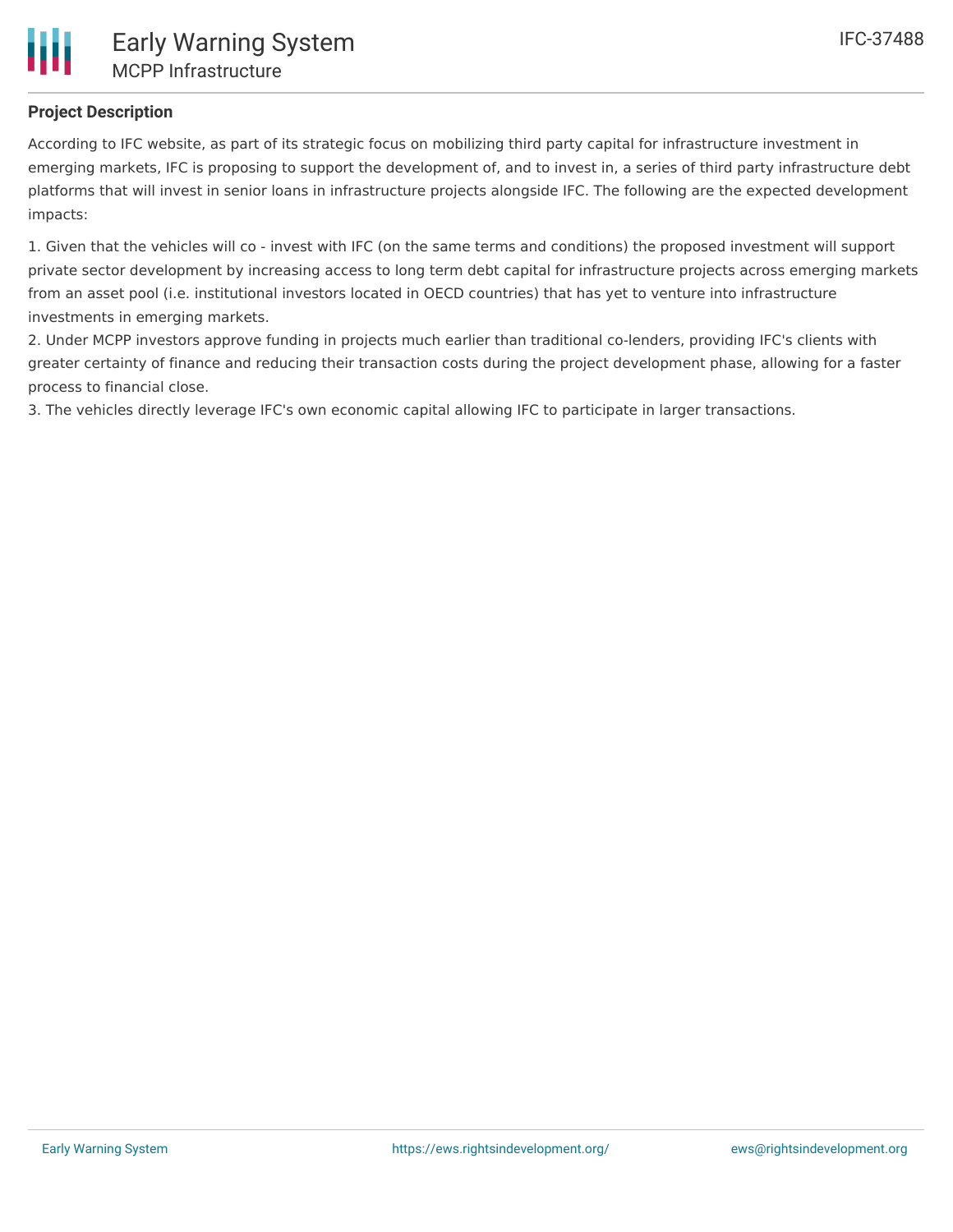## **People Affected By This Project**

1. Given that the vehicles will co - invest with IFC (on the same terms and conditions) the proposed investment will support private sector development by increasing access to long term debt capital for infrastructure projects across emerging markets from an asset pool (i.e. institutional investors located in OECD countries) that has yet to venture into infrastructure investments in emerging markets.

2. Under MCPP investors approve funding in projects much earlier than traditional co-lenders, providing IFC''s clients with greater certainty of finance and reducing their transaction costs during the project development phase, allowing for a faster process to financial close.

3. The vehicles directly leverage IFC''s own economic capital allowing IFC to participate in larger transactions.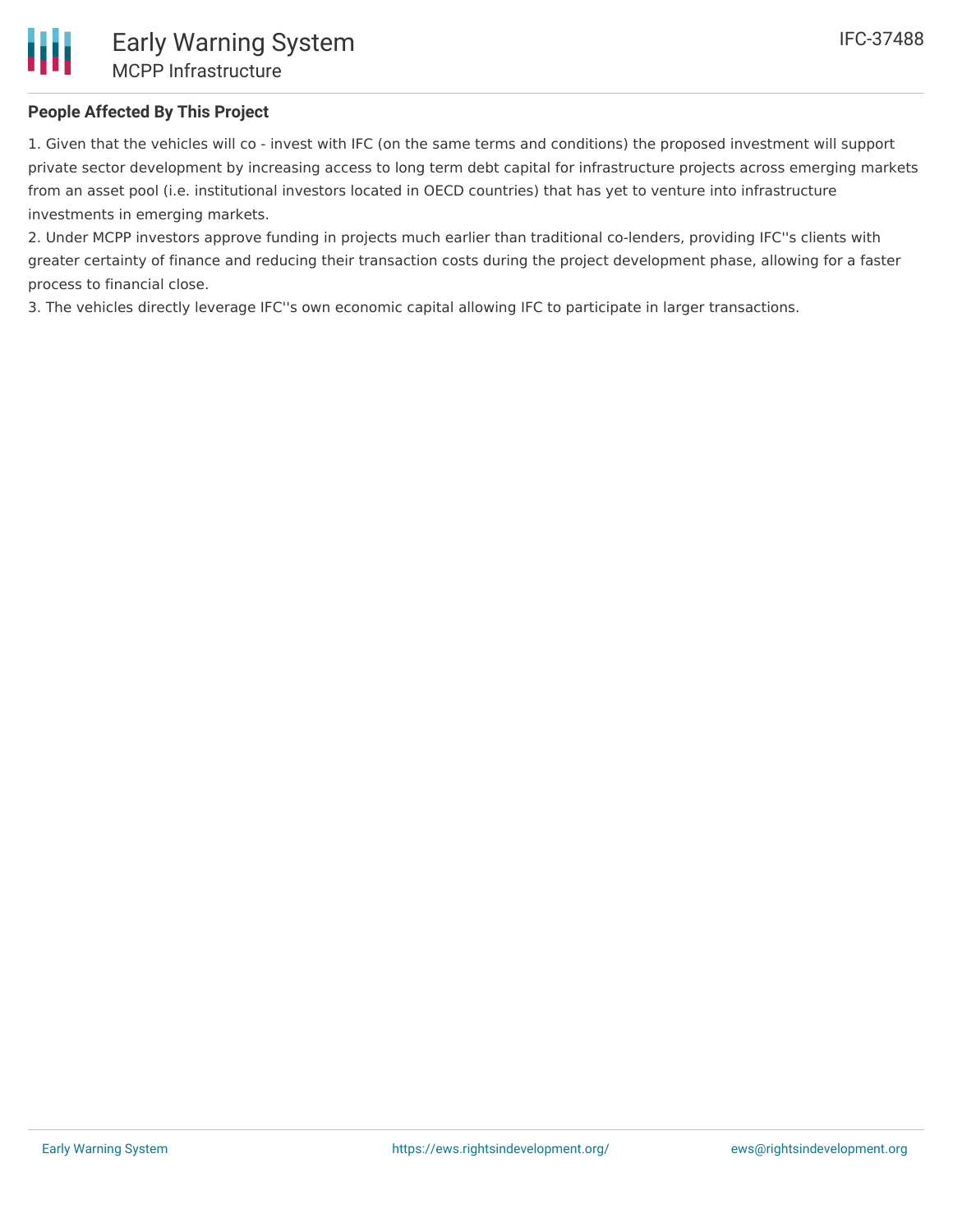### **Investment Description**

• International Finance Corporation (IFC)

Each vehicle will be managed by a third party asset manager. IFC is currently contemplating making an investment in two vehicles, a fund to be established by Eastspring Investments (http://www.eastspring.com) and Allianz Global Investors (http://www.allianzgi.com). Each vehicle will become an MCPP investor and as such all investment origination and supervision will be conducted by IFC under the Managed Co-lending Portfolio Program.

#### **Financial Intermediary**

Financial Intermediary: A commercial bank or financial institution that receives funds from a development bank. A financial intermediary then lends these funds to their clients (private actors) in the form of loans, bonds, guarantees and equity shares. Financial intermediaries include insurance, pension and equity funds. The direct financial relationship is between the development bank and the financial intermediary.

Eastspring [Investments](file:///actor/1119/) (Financial Intermediary)